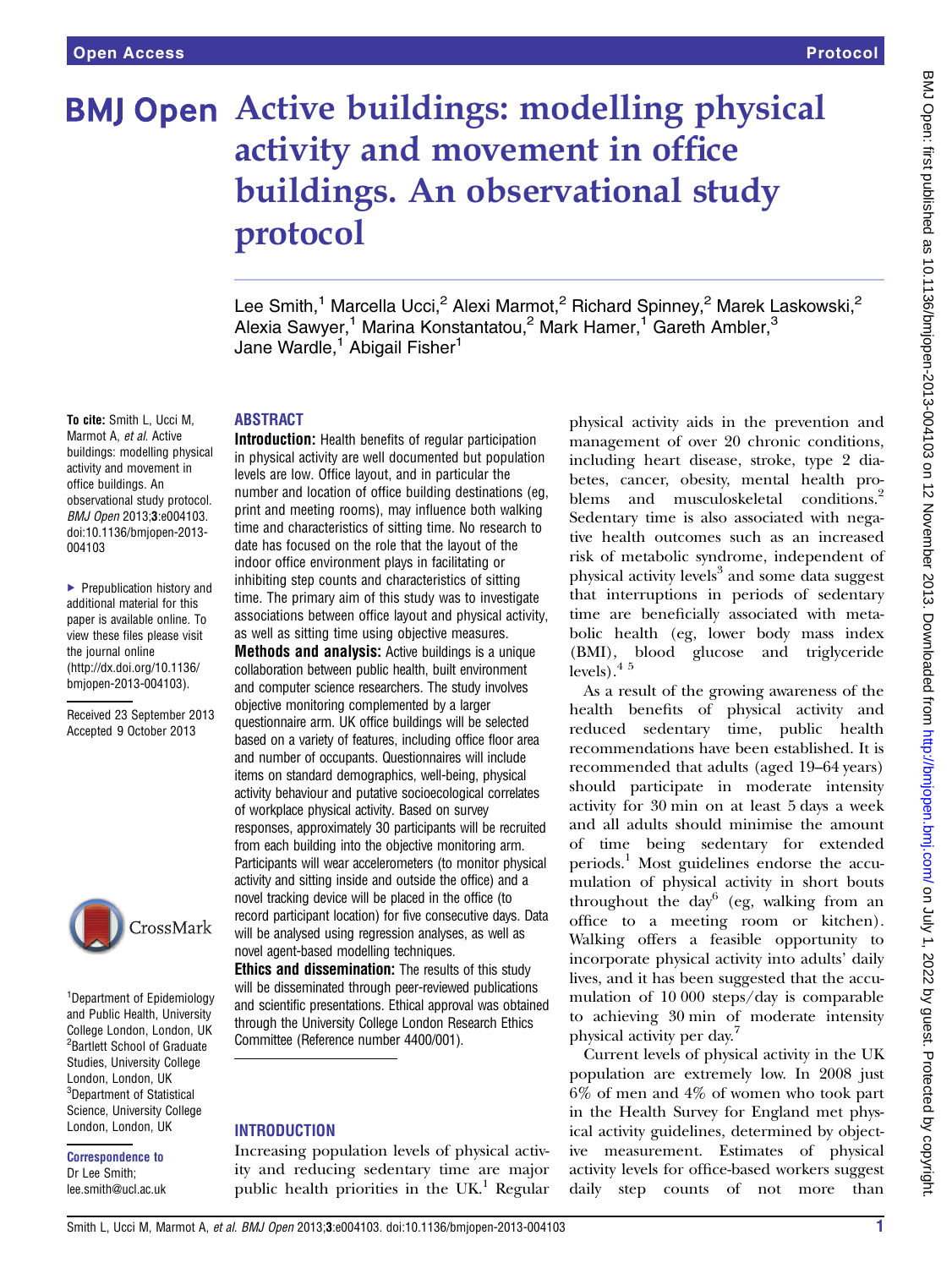4000–6000.<sup>8</sup> A previous UK study found a significant difference in meeting physical activity guidelines between different Standard Occupational Classification (SOC) codes in an office environment (managerial, professional and support staff). Male and female managerial workers were 23% and 17%, respectively, more likely to meet physical activity guidelines than support staff.<sup>9</sup> However, it is not clear where and when the majority of this physical activity took place (eg, in the office during the day or at home in the evening). The office may offer a platform for activity promotion and reductions in sitting time (one domain of sedentary behaviour), but research in this context is relatively limited.

Two recent reviews showed that physical activity promotion strategies in office buildings can be effective in increasing physical activity levels.<sup>10 11</sup> The reviews identified that many interventions have been based on bolstering workers' motivation or capability for translating motivation into action, or offering greater physical activity opportunities to those motivated to be more active. However, such interventions have typically produced small effects. They also tend to favour those who are motivated to change and neglect unmotivated workers who may benefit the most.<sup>10</sup> <sup>11</sup> Some studies have focused on office-based interventions to reduce sitting time, $12$  but a recent systematic review showed that they tended to intervene at only the individual level and were often unsuccessful.<sup>12</sup> Alternative approaches to increasing workplace physical activity and decreasing workplace sedentary time are needed.

It seems feasible that office layout and, in particular, the distance required to reach key destinations in office buildings (eg, kitchens, print and meeting rooms) could affect both workers' step counts and characteristics of sitting time. In a sample of Australian adults (n=307), those who perceived their office building to have high overall connectivity (eg, hallways and passageways in the office building frequently intersect each other) had significantly fewer breaks in occupational sitting time (b −0.11; 95% CI −0.17 to −0.06) than those who did not.13 The author suggested that this may be partially explained by office workers who perceive their office building to have high connectivity not wanting to leave their desk because this may disturb their colleagues. Significant associations were also found between coworker visibility and coworker proximity and breaks in sitting time.<sup>13</sup> To our knowledge this is the only observational study to investigate associations between office layout and sitting behaviour, and no work has focused on this association using objective measures. Moreover, the role that the layout of the office may play in facilitating or inhibiting physical activity has yet to be systematically investigated.

Nudging (ie, unobtrusive alterations to social or physical environments to make certain behaviours more likely) populations towards health behaviours is an approach that has been embraced by both the UK and US government,<sup>10</sup> and could potentially be utilised to increase physical BMJ Open: first published as 10.1136/bmijopen-2013-004103 on 12 November 2013. Downloaded from http://bmjopen.bmj.com/ on July 1, 2022 by guest. Protected by copyright BMJ Open: first published as 10.1136/bmjopen-2013-004103 on 12 November 2013. Downloaded from <http://bmjopen.bmj.com/> on July 1, 2022 by guest. Protected by copyright.

activity levels (eg, step counts) and reduce sitting time. Restructuring office layouts by providing greater physical activity opportunities (eg, manipulating distances to destinations) might nudge workers, whether motivated or not, to increase step counts and thus physical activity levels, as well as to interrupt extended periods of sitting time. Although such interventions would, at best, result in only modest changes in behaviour, any increase in physical activity or reduction in sitting time may improve health, especially if performed on a daily basis. $3^{2}$  14 However, before an intervention is carried out, more research is needed to identify and understand associations between office layout (eg, number and distribution of office building destinations), step counts and the characteristics of sitting time.

# Aims

The primary aim of this project was to understand how and where office workers accumulate step counts and spend time sitting in their workplace, to determine the potential for change as a result of spatial reconfiguration of the office layout. This aim will be achieved by testing the hypothesis that features of the office layout (eg, distance to destinations) are associated with step counts and sitting time of office workers. The secondary aim was to identify potential socioecological correlates of occupational physical activity and sitting behaviour, such as environmental perceptions or job role.

This project will use a novel combination of movement assessment technologies along with the application of agent-based modelling (ABM) techniques to inform future interventions on how to maximise step counts and reduce sitting time in office buildings. The ultimate aim was to produce (1) a model of the relationship between spatial reconfiguration of office layout and step counts and sitting time and (2) practical guidance for designers/organisations about features required to create active buildings.

# METHODS AND ANALYSIS Project design

The active buildings project [\(http://www.activebuildings.](http://www.activebuildings.co.uk) [co.uk\)](http://www.activebuildings.co.uk) will be carried out in three phases.

Phase I: Office-based organisations and their employees will be recruited. Data will then be collected on office workers' occupational physical activity, including step counts, and sitting time, as well as potential socioecological correlates of these behaviours.

Phase II: Data collected in phase I will be used to apply ABM techniques to produce a model of how office buildings could be planned to increase step counts and reduce sitting time.

Phase III: Data collected in phases I and II will be compiled to inform future intervention design.

This paper has a predominant focus on phase I and briefly discusses potential techniques for phase II. Phases II and III will be the subject of future articles.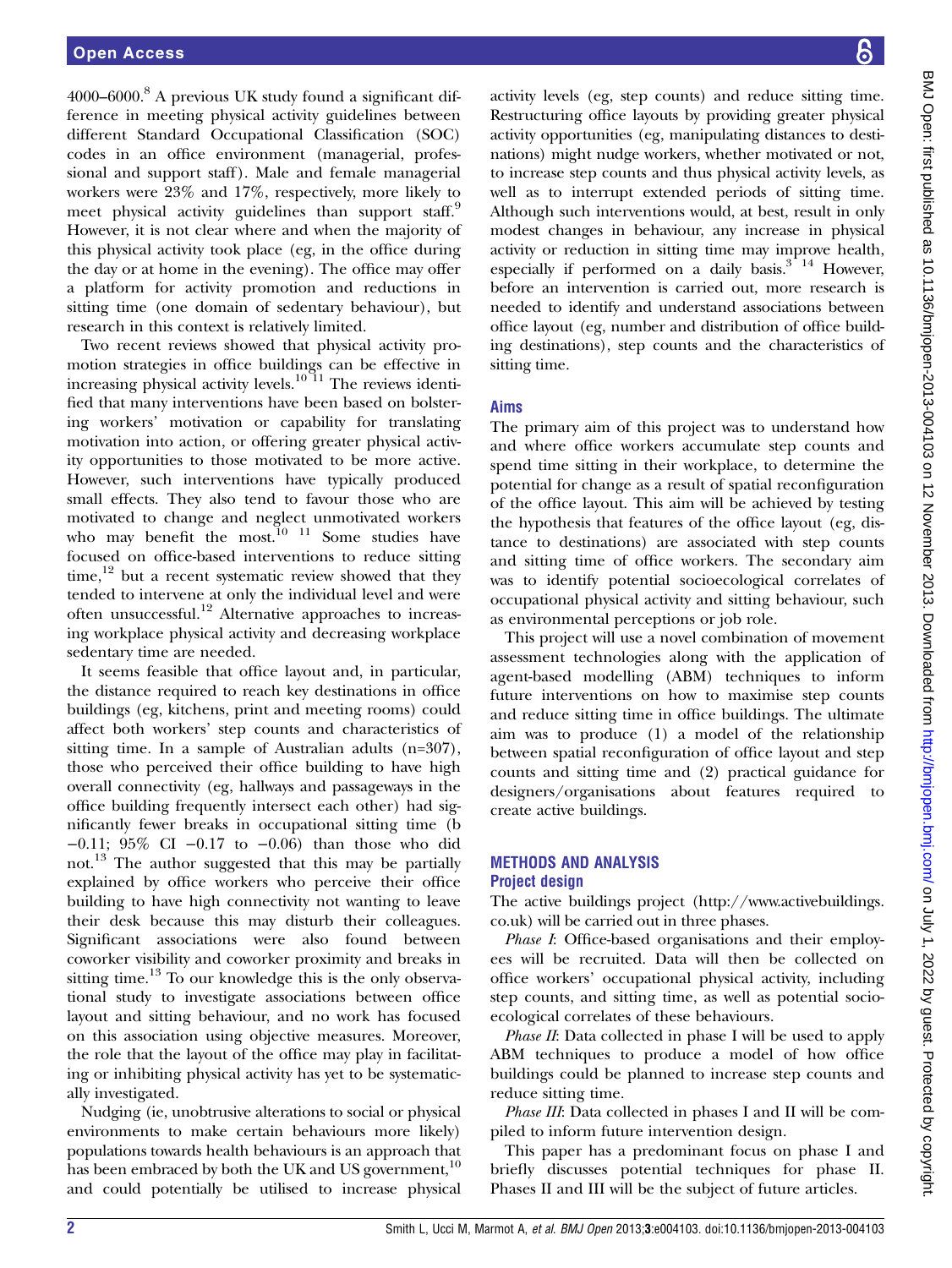#### Phase I study design

Phase I of the study is cross-sectional in design. Data collection will be administered through two arms: an objective monitoring (ie, accelerometry and location tracking) arm and a questionnaire arm. Both arms will be carried out in 10 buildings (approximately 1.2 buildings per month over 12 months). Within each building, all workers will be asked to complete a questionnaire, and a maximum of 30 workers (to allow for 25 workers after drop out; see sample size calculation) from each building will be recruited to take part in objective monitoring. To maximise data collected and enrich the data on socioecological correlates of workplace physical activity and sitting behaviour (research aim two), only the questionnaire will be administered to all workers in a number of additional buildings (figure 1).

#### Building inclusion criteria

UK organisations will be recruited that are within a reasonable travelling distance from the research centre in London. Buildings that the organisations are housed in will be included only if they (1) have a floor area  $\geq$ 2000 m<sup>2</sup> (to provide sufficient scale and variation in office layout), (2) house predominantly desk-based workers and (3) have available floor plans.

#### Participant inclusion and exclusion criteria

This study will investigate a sample of UK working adults  $(\geq 18$  years). There is no mandatory retirement age in the UK; consequently, no upper age limit has been set for this study. All staff in buildings that are participating in both data collection arms will be invited to complete

Open Access

questionnaires. Based on specific questionnaire responses (ie, desk-based worker and no health condition affecting movement), approximately 30 participants will be recruited from each office building into objective monitoring from the four SOC codes that cover office workers (managers and senior officials, professional occupations, administrative and secretarial occupations and telephone operatives). Although an equal distribution of participants across SOC codes will be sought, this may not be achievable as many office buildings may not house workers across all SOC codes, particularly managers/senior officials and telephone operatives, and some groups may be less likely to take part than other SOC groups owing to time constraints. All staff in buildings that are participating in the questionnaire arm only will be invited to complete questionnaires.

# **Recruitment**

Potential organisations will be identified through existing links with companies and by engaging companies through presentations at a variety of academic and industry focused events, especially those targeting facility managers or occupational health professionals. After organisations have been recruited, their employees will be recruited using a number of techniques, including: mass emails, posters and presentations, within the organisations.

#### Procedures

Data collection procedures will take place over a period of 12 months. Consenting participants will first be asked to complete either a paper or an electronic version of

Figure 1 Study design.

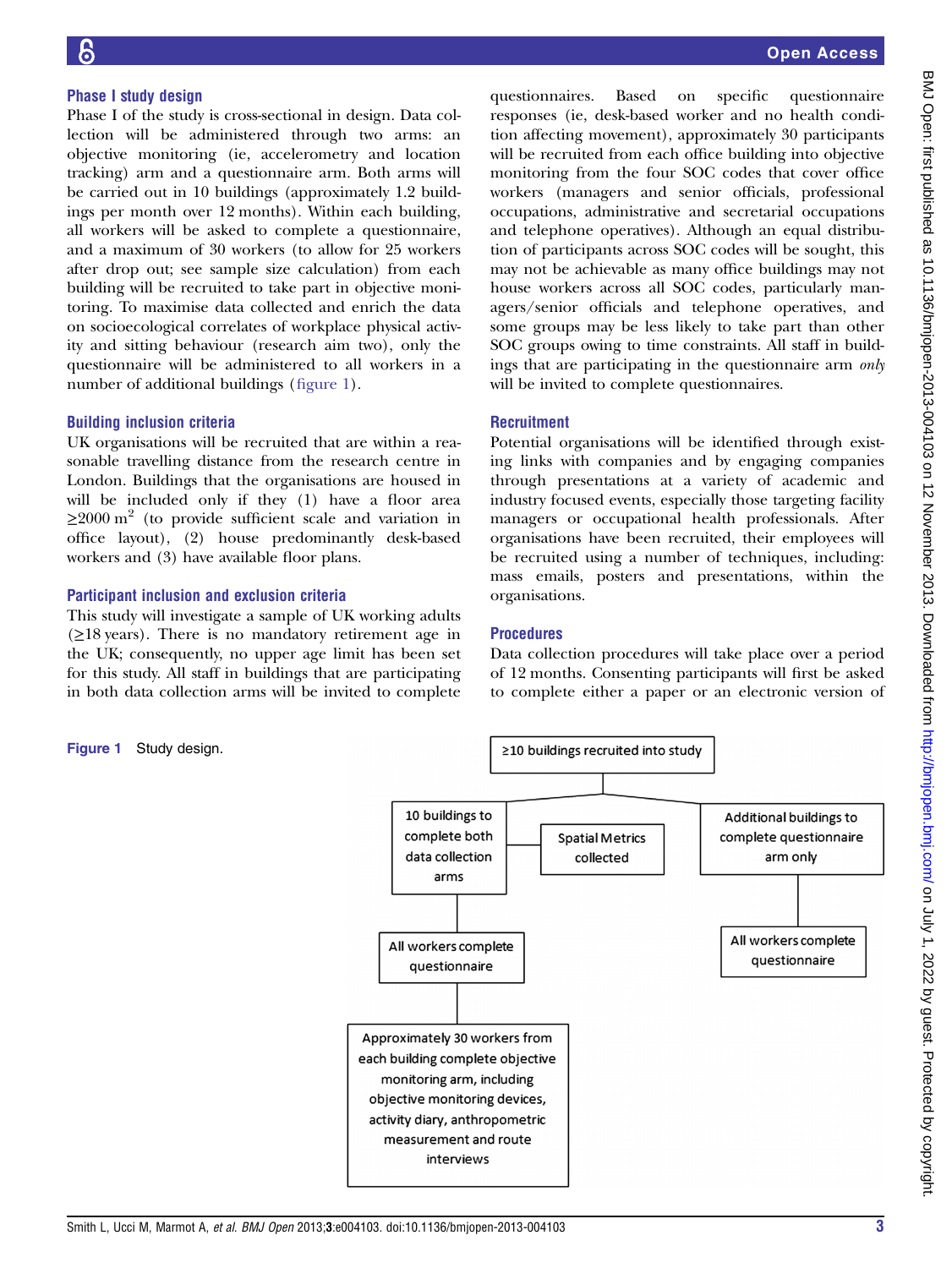the questionnaire, delivered by the research staff or via email, respectively, at a convenient time.

Next, in the 10 buildings participating in both data collection arms, objective monitoring devices (accelerometer and location tracking device) will be given to a smaller sample of consenting participants, along with verbal and written instructions. At this time, an activity diary/logbook will also be given and anthropometric measurements will be taken. Between 4 and 7 days of accelerometer data are needed to provide a reliable estimate of habitual physical activity.<sup>15</sup> Thus, participants will be asked to wear objective devices and keep an activity diary for five full days. On day 6 they will return devices and the diary to research staff. The accelerometer will monitor step counts and sitting characteristics through postural allocation (total sitting time; time in prolonged sitting; transitions from sitting to standing/ walking) in and outside the office and the tracking device will only record time-stamped location in the office.

Anthropometric measurements will take place in a private area within the office buildings. Weight will be measured using standard digital bathroom scales. Height will be measured using Leicester height measures. Waist circumference will be measured twice, mid-way between the iliac crest and lower rib using Seca measuring tapes. Blood pressure will be recorded twice using Omron M2 digital blood pressure monitors, after the participant has been sitting at rest for 5 min. Data collection sessions will last approximately 15 min and will be carried out one-on-one by trained research staff in accordance with standard operating procedure forms.

On return of the objective measuring devices, participants will be interviewed on their preferred routes around the office. Interviews will last approximately 10 min.

# Measurement instruments

#### Accelerometer

Participants taking part in objective monitoring will be asked to wear the ActivPal [\(http://www.paltech.plus.](http://www.paltech.plus.com) [com](http://www.paltech.plus.com); figure 2) all day every day (including during sleep and bathing) for five consecutive days. The ActivPal is a small (53×35×7 mm), lightweight accelerometer attached to the thigh mid-way between the hip and the knee. In the present study waterproof adhesive tape will be fitted over the device permitting bathing and swimming without the need for removal. The device classifies freeliving activity into periods spent sitting, standing and walking, and it also records step count, cadence and transitions between sitting and standing. The ActivPal has been successfully used in studies of office workers and adults, $16 \frac{17}{7}$  and has been validated for step count, cadence, time spent sitting, standing, walking and for identifying postural transition.<sup>18</sup> Grant et  $al^{18}$  found the mean percentage difference between the ActivPal monitor and observation for total time spent sitting, standing and walking was  $0.19\%$ ,  $1.4\%$  and  $-2\%$ ,



Figure 2 ActivPal accelerometer and radiofrequency identification tracking system to be worn by participants.

respectively. The main advantage of this device in the context of sedentary research is that it employs postural allocation rather than inherently limited methods that use time outside specified count thresholds.<sup>19</sup>

#### Radiofrequency identification location tracking system

In addition to the ActivPal, participants in the objective monitoring arm will be given 'OpenBeacon TagPRO' Active Radiofrequency Identification (RFID) badges to be worn on lanyards around the neck (figure 2) every day (but not during sleep or at home) for five consecutive days. These badges are part of the OpenBeacon [\(http://www.openbeacon.org](http://www.openbeacon.org)) sensor system, previously used to study contact patterns between individuals for social<sup>20</sup> and epidemiological<sup>21</sup>  $^{22}$  research. The badges use low-power radio transmissions to detect proximity between badges as a proxy for close human interaction. Our study extends this method by inferring individuals' interactions with destinations in office buildings (eg, kitchen, print and meeting rooms) by placing badges at the respective destinations. Using this methodology we will infer participants' proximity to the tagged destinations (including participants' desks), in order to ascertain movement patterns within buildings and extract outputs such as the number of trips individuals make from their desk to each destination type. Additional tags along corridors will allow specific routes to be detected. Note that, because of sensitivity to excessive personal data collection or to transmission of data across corporate IT systems, it is anticipated that some participating organisations may be reluctant to permit the RFID location tracking system to be installed.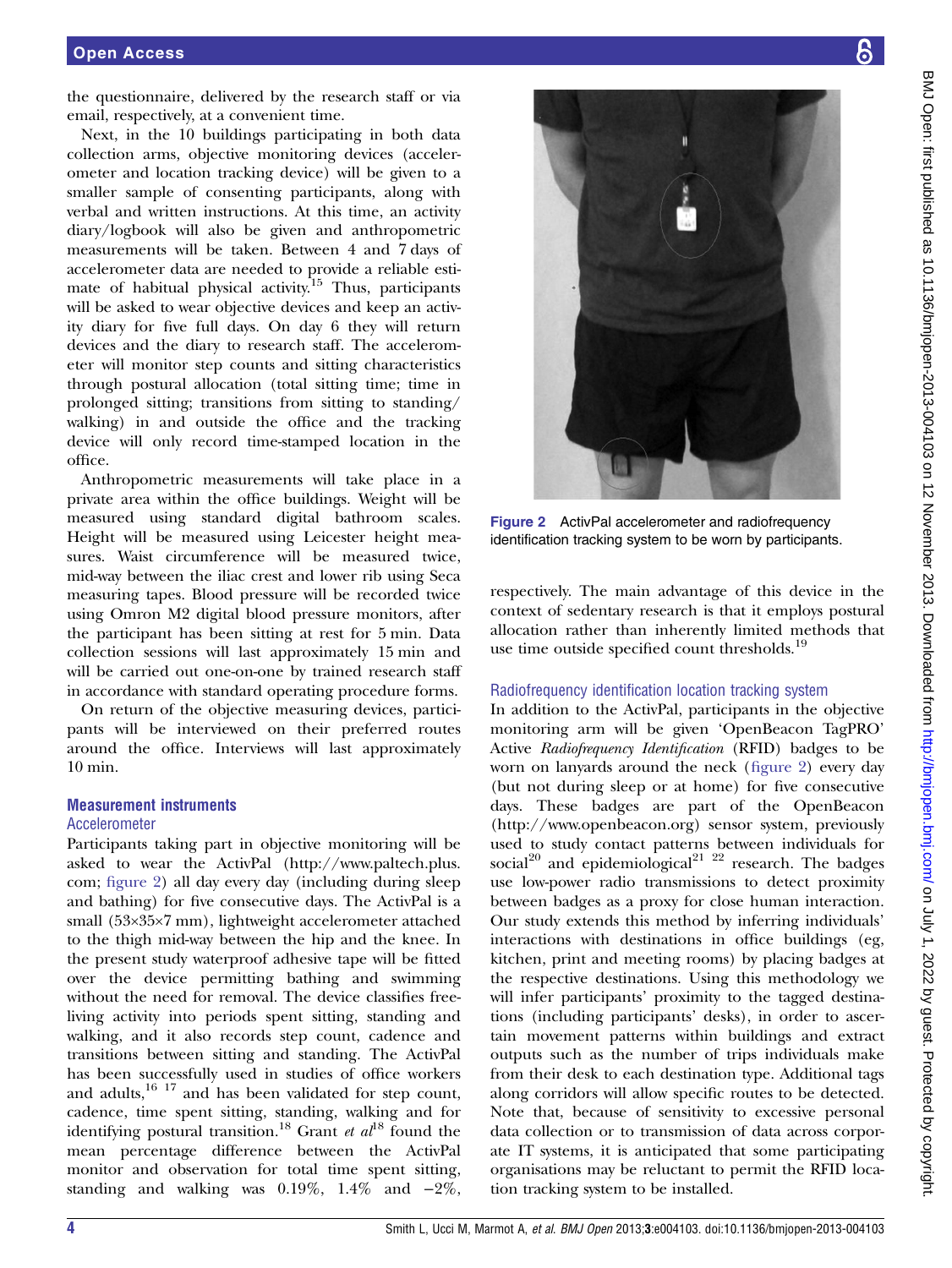### Activity diary/logbook

Participants taking part in objective monitoring will be asked to complete an activity diary/logbook. This is designed to complement the tracking system by gathering information on movement performed during the working day. Activity type and time will be recorded, in addition to information on whether and how participants travelled to other floors in the building. This section of the diary was adapted from the 4-day activity diary used in the *Eat Smart* study.<sup>23</sup> It will be completed for 2 days only, minimising the burden on participants.

The diary will also be used to help interpret data from the objective monitoring devices. Additional sections in the diary adapted from logbooks used in the Impact of Constructing Non-motorised Networks and Evaluating Changes in Travel: The Travel to School case study ([http://www.](http://www.iconnect.ac.uk) [iconnect.ac.uk](http://www.iconnect.ac.uk)) will record information on times of entering and leaving the office building, days the participant worked away from the office, days they were not working and activities performed while one or both devices were removed. This information will be collected for each day participants wear the objective devices.

# Route interviews

Interviews with participants taking part in objective monitoring will be carried out by trained interviewers. Participants will be shown a floor plan of their office and will be asked to draw the routes they usually take to various office destinations. The interviewer will provide assistance with reading floor plans when needed. The participant will then be asked four questions about the routes they take (1) 'Why did you choose this route rather than taking an alternative route' (2) 'How often do you walk this route in a day' (3) 'What do you like most about this path' and (4) 'What do you like least about this path.' Finally, participants will be asked about multipurpose trips, for example: 'Do you often go to more than one destination within a single trip and if so, why do you combine these destinations.'

# Movement at work questionnaire

All participants taking part in the study will be asked to complete the Movement at Work Questionnaire (see online supplementary additional file 1). The questionnaire includes questions on standard demographics, physical activity and sedentary behaviour, as well as potentially important socioecological correlates of workplace activity. Questionnaire completion is estimated to take approximately 10 min.

The Epic Norfolk Physical Activity Questionnaire-2  $EPAO-2$ <sup>24</sup> will be embedded within the Movement at Work Questionnaire to obtain a subjective measure of physical activity levels for all participants. The EPAQ-2 investigates past year physical activity behaviour. It asks questions on three physical activity domains: at work, during leisure time and in the home. Workplace physical activity items were derived from the Modified Tecumseh Occupational Activity questionnaire, $25$  and recreation

items were derived from the Minnesota Leisure Time Activity instrument.<sup>26</sup> Age-adjusted and sex-adjusted correlations between objective measures of daytime energy expenditure and the sum of recreational and occupational reported physical activity (in MET hour/week) in the EPAQ-2 was  $0.28$  ( $p<0.001$ ), which is largely consistent with correlations between other self-reported and objective measures of activity. The repeatability of the sum of recreational and occupational reported activity was high, r=0.73.<sup>24</sup>

The Movement at Work Questionnaire also includes items from the Self-Report Habit Index (SRHI) applied to workplace activity behaviour.<sup>27</sup> The SRHI assesses the repetition and automaticity of behaviour and the extent to which it corresponds with self-identity. This measure has been incorporated to assess whether current workplace activity is carried out automatically, without thinking (ie, habitually). Example questions include 'Is climbing stairs at work something you do automatically' and 'Is climbing stairs at work something you do without consciously having to remember.'

Questions about movement around the office are also in the Movement at Work Questionnaire, for example, 'How many floors do you travel to reach the printer you most often use,' 'Do you usually take the stairs or the elevator' and 'How many times do you usually visit the destination each working day.' Other items in the questionnaire include the 12-item General Health Questionnaire to measures psychological health, $28$  and the Effort-Reward Imbalance Instrument to measure stressful work conditions.<sup>29</sup> Items to measure perceptions of the physical work environment (eg, my workplace is comfortable/safe from crime/helps me feel creative) are asked, as well as items to measure productivity (eg, doing the following would aid my productivity; going outside at lunch time for a breath of fresh air/ using the stairs instead of the lift whenever I can, etc) and questions on job title, job description and hours worked. Items to capture key demographics (eg, SOC, socioeconomic status, age and sex) and other health-related characteristics (eg, height, weight, history of blood pressure medication and having a health condition that may impair movement) are included.

# Spatial metrics

Spatial variables thought to influence step count and sitting time will be measured in participating buildings taking part in *both* data collection arms  $(n=10;$  figure 1), using floor plans complemented by building audits. Building audits, conducted by trained researchers, will collect general information about the building (eg, location, access to public transport, availability of parking spaces, overall number of floors, age of construction and floor area), and identify the location of different types of office building destinations (eg, meeting room, kitchen, toilet and office area). Office areas will be subdivided into private-enclosed, shared or open-plan, based on classifications similar to those used by Duncan et  $al^{13}$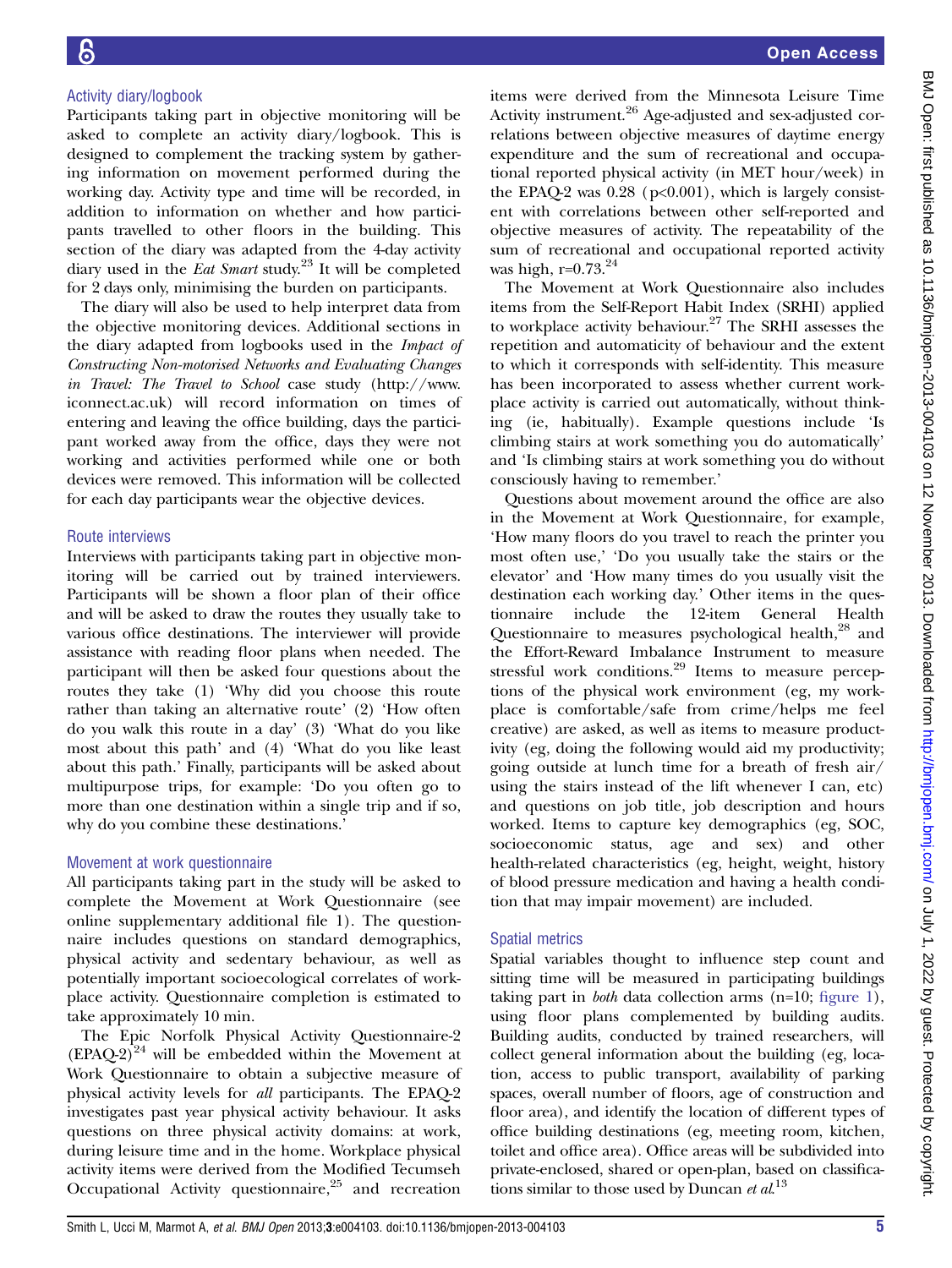Floor plans will be used to generate 'axial' and 'segment maps,' concepts developed as part of Space Syntax and Depthmap software, which in turn will be used to calculate distances between each participant's desk and various office building destinations, using methods similar to those described by Sailer and McCulloh.<sup>30</sup> An axial map is defined as the least set of all longest straight lines covering all parts of the building and minimising depth or steps between spaces.<sup>30</sup> Lines in an axial map can be considered a way of representing potential routes of movement to and from individuals' workstations, as well as to and from office building destinations. The connection between floors through stairs or elevators is also modelled as a route. A segment map is a refined version of an axial map, where every axial line is broken down into smaller segments at each intersection. Axial and segment maps will be used to calculate four types of distances from each desk to each office building destination (as well as to stairs/elevators): (1) shortest walking distance in metres, (2) fewest steps in an axial map, (3) fewest steps in a segment map and (4) least angle change. These four measurements of distance represent slightly different ways of describing the distance between destinations, in terms of the cognitive, perceived or actual effort involved to overcome those distances. Further details and examples of these metrics can be found in Sailer and McCulloh.<sup>30</sup> In most cases, distances will be calculated from each desk to its closest office building destination type. In the case of meeting rooms, the distances from each desk to all meeting rooms will be computed and then averaged. If a particular destination type is on a different floor from a desk, then distances including stair and elevator will both be calculated. Proximity of coworkers will also be calculated for each participant, by computing the average distance between the participant's desk to all other desks (1) on their floor and (2) in the entire organisation within that building.

Aside from metrics specific to each participant, overall building metrics will also be calculated from the floor plans, including: floor areas (gross, net internal and net usable) and respective densities (ie, floor area per desk type), as well as floor areas of office building destinations.

# Analysis

# **Outcomes**

The primary outcomes for this study will be average step count and average time spent sitting during office hours, collected by the ActivPal. In addition, the study has been designed to examine the following secondary outcomes, collected by objective measuring devices and participant survey: (1) total overall step counts for the entire wear protocol, (2) total overall sitting (and standing) time for the entire wear protocol, (3) number of transitions made from sitting to standing (breaks in sitting time) during office hours and overall, (4) number of prolonged sitting bouts greater than 1 h during office hours and overall, (5) total time spent in moderate-to-vigorous physical activity during office hours and overall (min/day), (6) average number of daily trips to each type of office building destination and (7) BMI and other health outcomes (eg, blood pressure).

# Quantitative analyses

To investigate associations between exposures (eg, density of office building destinations; high/low) and outcomes (eg, occupational step count and sitting time) hierarchical regression models will be carried out, adjusted for clustering of outcomes among adults within the same office building, as well as other potential confounding variables (eg, SOC code and ethnicity, etc).

# Sample size

A sample of 250 participants (10 buildings with approximately 25 participants in each) will give 90% power to detect a difference of 40 min/day in occupational sitting time at the 5% significance level using a two-sample t test between participants in high-office and low-office building destination groups. This is assuming a common SD of  $100 \text{ min/day}$ <sup>13</sup> This sample size calculation assumes clustering of outcomes among adults within the same office-building is minimal.

# ABM techniques

An exploratory model to understand and predict how office layout influences individual step count as well as sitting time of office workers will be developed. A principal methodology that will be explored will be that of ABM. ABM is a set of approaches used to model complex systems composed of interacting autonomous agents. The use of ABM in physical activity research is relatively novel. ABM is an alternative approach to the standard multilevel models used in physical activity research<sup>31</sup> since it 'grows' associations by means of carefully chosen 'bottom-up' rules encoded into the agents' behaviours and interactions. The causal link between exposures and outcomes can then be explored through such mechanisms and can include dynamic processes through which people interact with each other and their environment. This is in contrast to, and in many respects considered as an advancement on, standard multilevel models, since they, like all regression-based approaches, necessarily simplify complex relationships between people and their environment.

The model's structure and methodology will be based on the empirical findings concerning the measured outcomes and their measured correlates from phase I. The model will be designed to explain the findings and predict changes in outcomes by altering various exposure variables such as the number and location of each type of office building destination alongside other attributes such as an individual's likelihood to move. It is anticipated that an agent based approach would consist of numerous agents imbued with attributes such as an